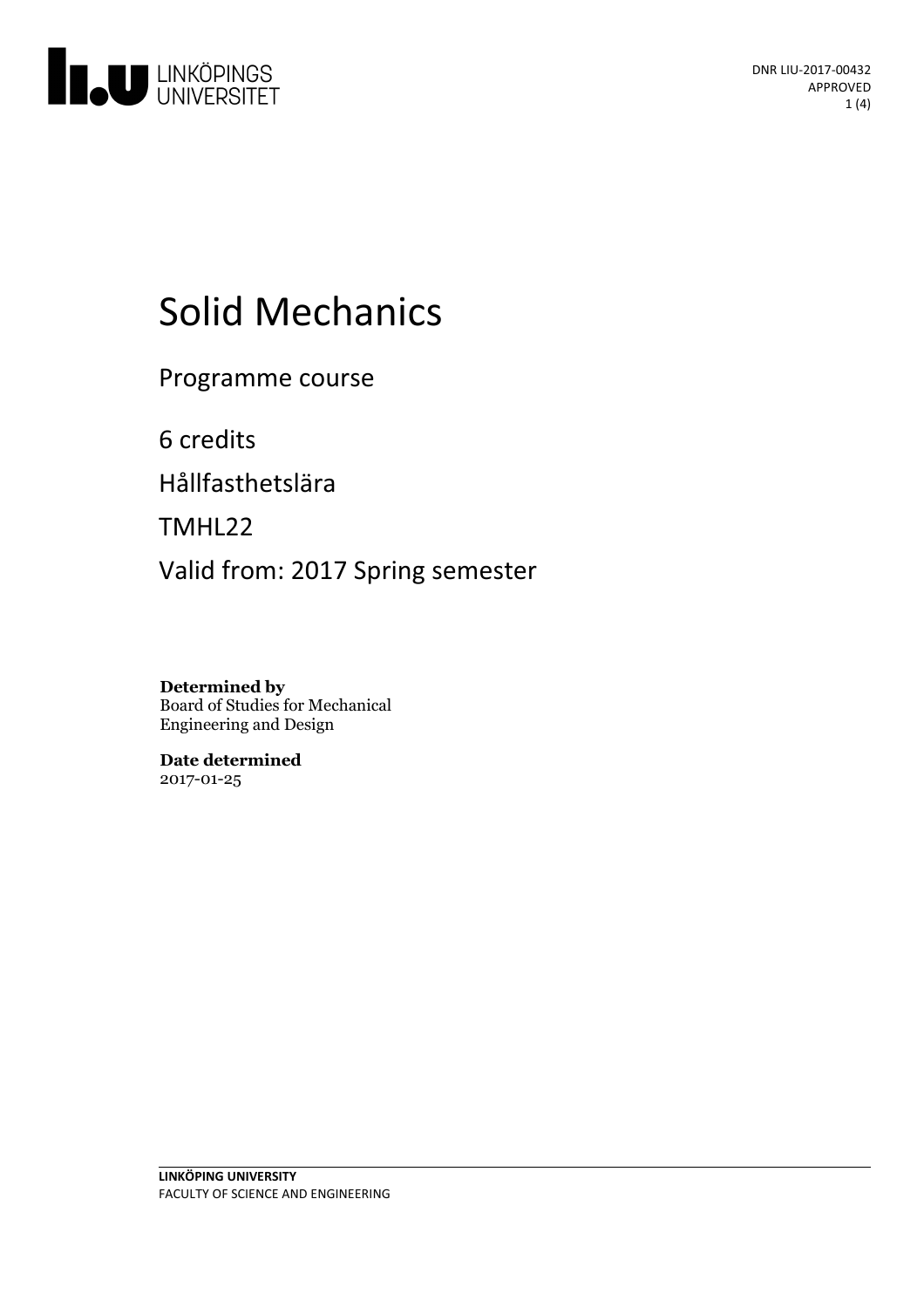# Main field of study

Mechanical Engineering

Course level

First cycle

#### Advancement level

 $G<sub>2</sub>X$ 

### Course offered for

- Energy-Environment-Management
- Mechanical Engineering, M Sc in Engineering
- Industrial Engineering and Management, M Sc in Engineering
- Industrial Engineering and Management International, M Sc in Engineering

### Entry requirements

Note: Admission requirements for non-programme students usually also include admission requirements for the programme and threshold requirements for progression within the programme, or corresponding.

#### **Prerequisites**

Solid Mechanics

#### Intended learning outcomes

The course will give fundamental knowledge of useful methods for structure analysis and design applications The course will also prepare the student for advanced coursed in Solid Mechanics.

**Course content**<br>Stability of discrete and continuous systems and Euler buckling. Fatigue analysis. Multi-axial stress states, stress analysis, Hooke's law, yield criteria. Finite element applications.

# Teaching and working methods

Lectures and tutorials are given, laborations and homework assignments should be carried out by the students.

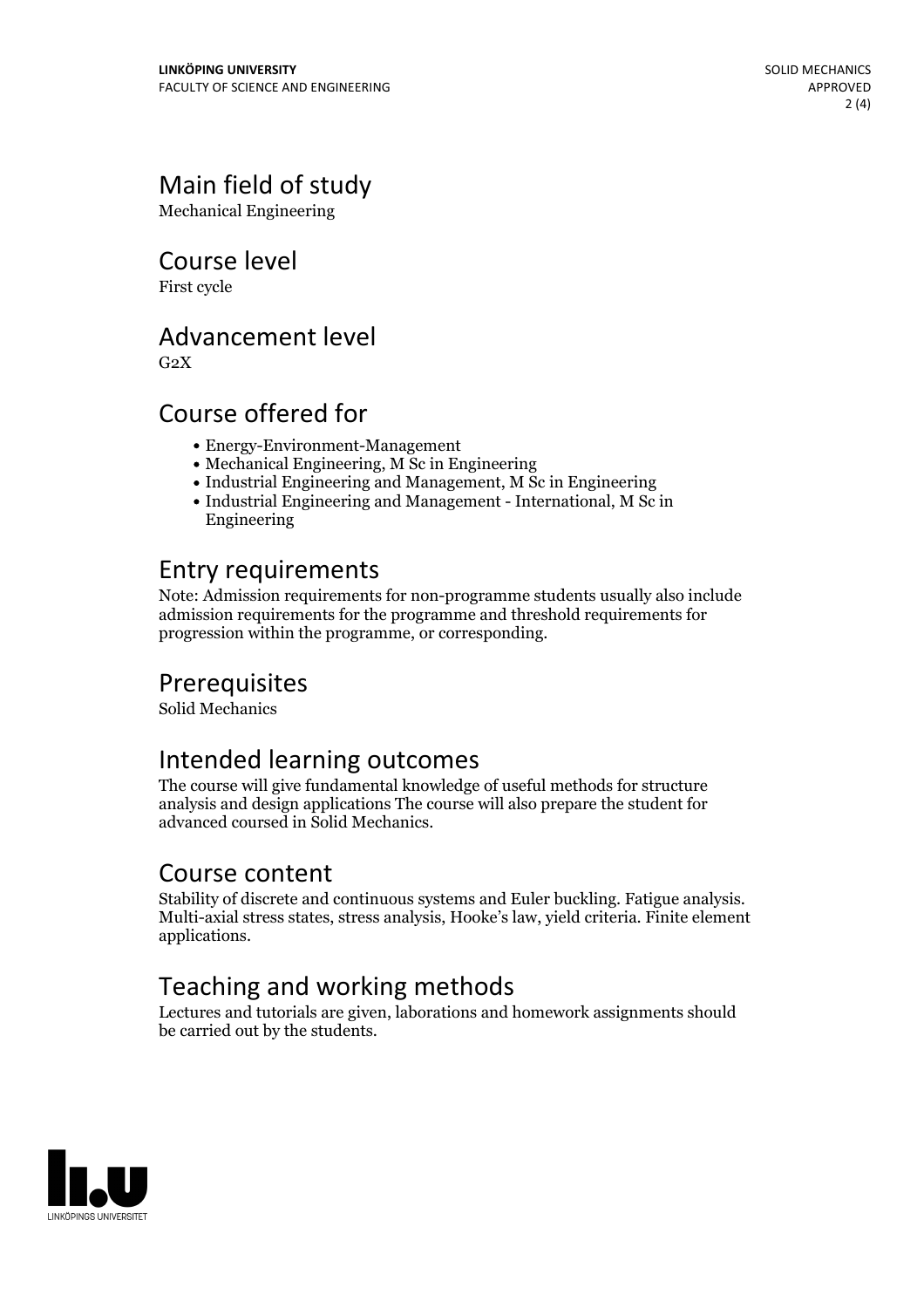### Examination

| TEN1 Written examination             | $5$ credits U, 3, 4, 5 |  |
|--------------------------------------|------------------------|--|
| LAB1 Laboratory work and assignments | 1 credits U.G          |  |

#### Grades

Four-grade scale, LiU, U, 3, 4, 5

# Other information

Supplementary courses: Solid Mechanics, advance level:

#### Department

Institutionen för ekonomisk och industriell utveckling

# Director of Studies or equivalent

Peter Schmidt

#### Examiner

Bo Torstenfelt

# Course website and other links

<http://www.solid.iei.liu.se/Education/>

# Education components

Preliminary scheduled hours: 64 h Recommended self-study hours: 96 h

#### Course literature

Lundh H: Grundläggande hållfasthetslära, KTH, Stockholm, 2000.